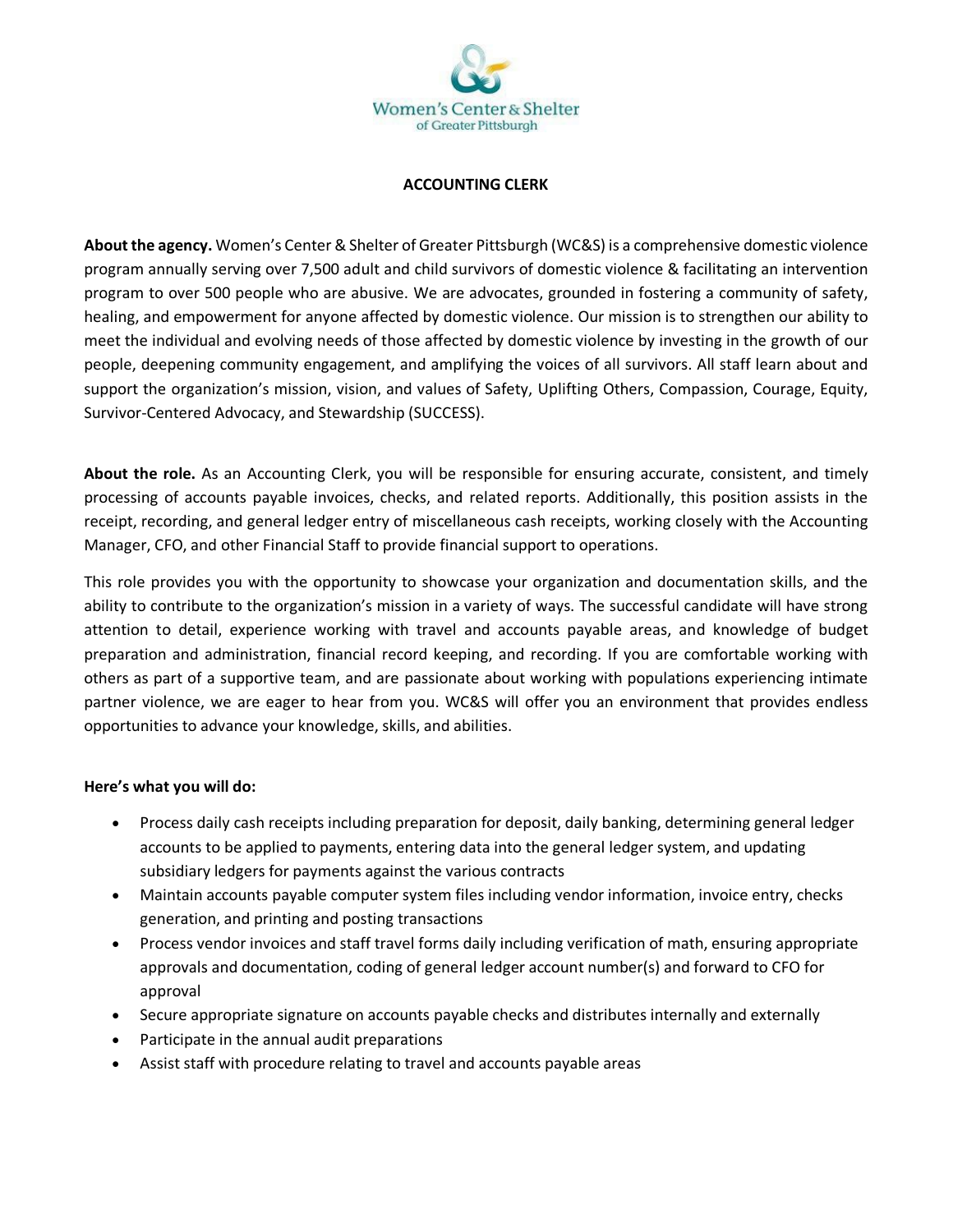

- Prepare forms and spreadsheets as needed for accounts payable, miscellaneous accounts receivable, and restricted funding reports
- Process invoices for employee benefits and deductions
- Prepares and maintains documentation to support the annual audit preparation, in addition to any other federal, state, or other related agencies' audit inspections
- The position requires being available Monday through Friday business hours, with evenings and weekends as needed
- Perform other duties as assigned by supervisor

## **Here's what we are looking for:**

- High school diploma, with advanced accounting or finance education preferred
- Non-for-profit/fund accounting experience preferred
- Three or more years' accounts payable experience preferred
- Knowledge of budget preparation and administration, financial record keeping and reporting
- Knowledge of specialized reporting requirements and procedures in the preparation of accounting records and financial statements
- Ability to compile and analyze data and prepare summary status reports
- Ability to work collaboratively with a wide variety of people, including staff and funding agencies
- Strong analytical and problem-solving skills
- Ability to multi-task and prioritize appropriately
- Experience with fund accounting software, preferably Blackbaud Financial Edge
- Ability to work collaboratively with a wide variety of people including staff and funding agencies
- Effective verbal, written, and interpersonal communication skills
- A demonstration of the understanding of abusive family dynamics, including intimate partner violence, cycle of abuse, power and control dynamic, cultural diversity issues, and child abuse and neglect
- Ability to establish healthy boundaries, trust, respect and rapport with others
- Ability to understand and adhere to strict confidentiality and safety procedures
- Strong command of general technology, including, but not limited to, Microsoft Office Suite is required; familiarity and understanding of information technology, including Salesforce, Tableau, and Teams strongly preferred
- Desire to work in an organization committed to diversity, equity, and inclusion as part of its values
- Act 33/34 and FBI Clearances required

**About the benefits.** WC&S offers a comprehensive and competitive benefits package, including generous paid time off; health, vision, and dental insurance; short-term and long-term disability coverage; group life insurance; retirement plan; Flexible Spending Account; Employee Assistance Program; paid training and professional development opportunities; and is a Public Service [Student] Loan Forgiveness (PSLF) eligible employer.